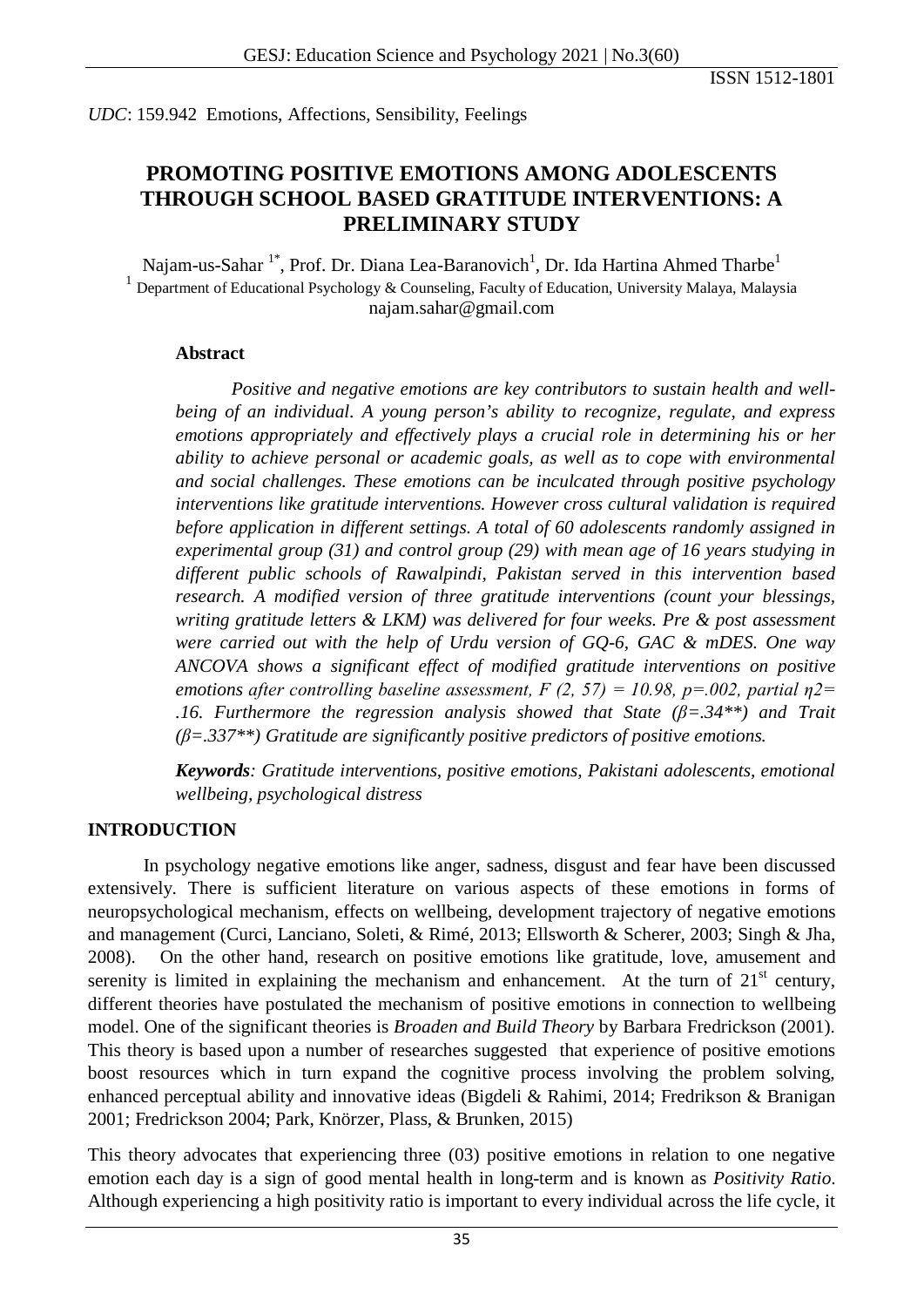is especially important for adolescents who may experience age-related difficulties in physical, psychological and social spheres of life. Some researchers suggested that positive emotions increase the capability of students for learning by increasing motivation, engagement, achievement and interest (Ouweneel, LeBlance & Schufeli, 2011; Valiente, Swanson, & Eisenberg, 2012; Zhang & Zhang, 2013). It is therefore important to study this phenomenon among students especially in context with their social environment and cultural backgrounds. In many Asian cultures, people who are emotionally and personally reserved are valued more and it is considered a sign of personal strength and keep social harmony (Kim et al., 2001; Matsmoto et al., 2008). It is therefore important to study whether or not the positive emotional experiences can be enhanced through certain psychological interventions. The previous literature is limited in assessing the positive emotions through positive psychology interventions among students (Layous, et.al. 2017; Watkins, et. al. 2004). Therefore the present research intends to address this gap in terms of population and combination of intervention.

# **Rationale**

The present research intends to see the effectiveness of gratitude interventions in enhancing positive emotions and decreasing the negative ones in the group of Pakistani adolescents. Gratitude Interventions can be linked to *Broaden and Build Theory*. These interventions make people feel good about themselves, enhance their ability to help others, and generate positive reactions (Hutcherson, Seppala, & Gross, 2008; Lyubomirsky, King, & Diener, 2005). Gratitude operates both at the cognitive and emotional aspects. It is defined as the feeling and behavior to identify and return with grateful emotion to the actions of other's goodwill in the positive experiences and outcomes that one obtains through interaction. The emotional component is labeled as State gratitude and other is named as Trait gratitude. Some gratitude interventions like Count your blessings focus on self-related experiences while others like Gratitude letters and visits target the social interaction and trait gratitude. In present study both aspects of gratitude are catered by selecting three interventions including count your blessings, gratitude letter and loving kindness meditation.

Such interventions can be very helpful in developing countries like Pakistan where the infrastructure of mental health services is poor. In public schools no psychologist or counselor is appointed for handling student's mental and emotional health issues. Therefore it becomes important to focus on the preventive health care system so this situation can be managed effectively. This can be achieved through collaborative work of health and education sectors. The school environment has good potential for service provision related to stress management, mental health awareness and improving the wellbeing of the students.

# **Research Objectives**

- 1. To assess the role of gratitude in increasing positive emotions among Pakistani Adolescents.
- 2. To assess the differences in emotional wellbeing of Experimental and Control groups after receiving gratitude interventions.

# **METHODS**

# **Participants**

A total of 60 high school students took part in this experimental research. The inclusion criteria were age (15-18), absence of any physical and mental illness, studying in same school for at least six months, and the ability to understand  $\&$  comprehend Urdu language. A priori analysis using G-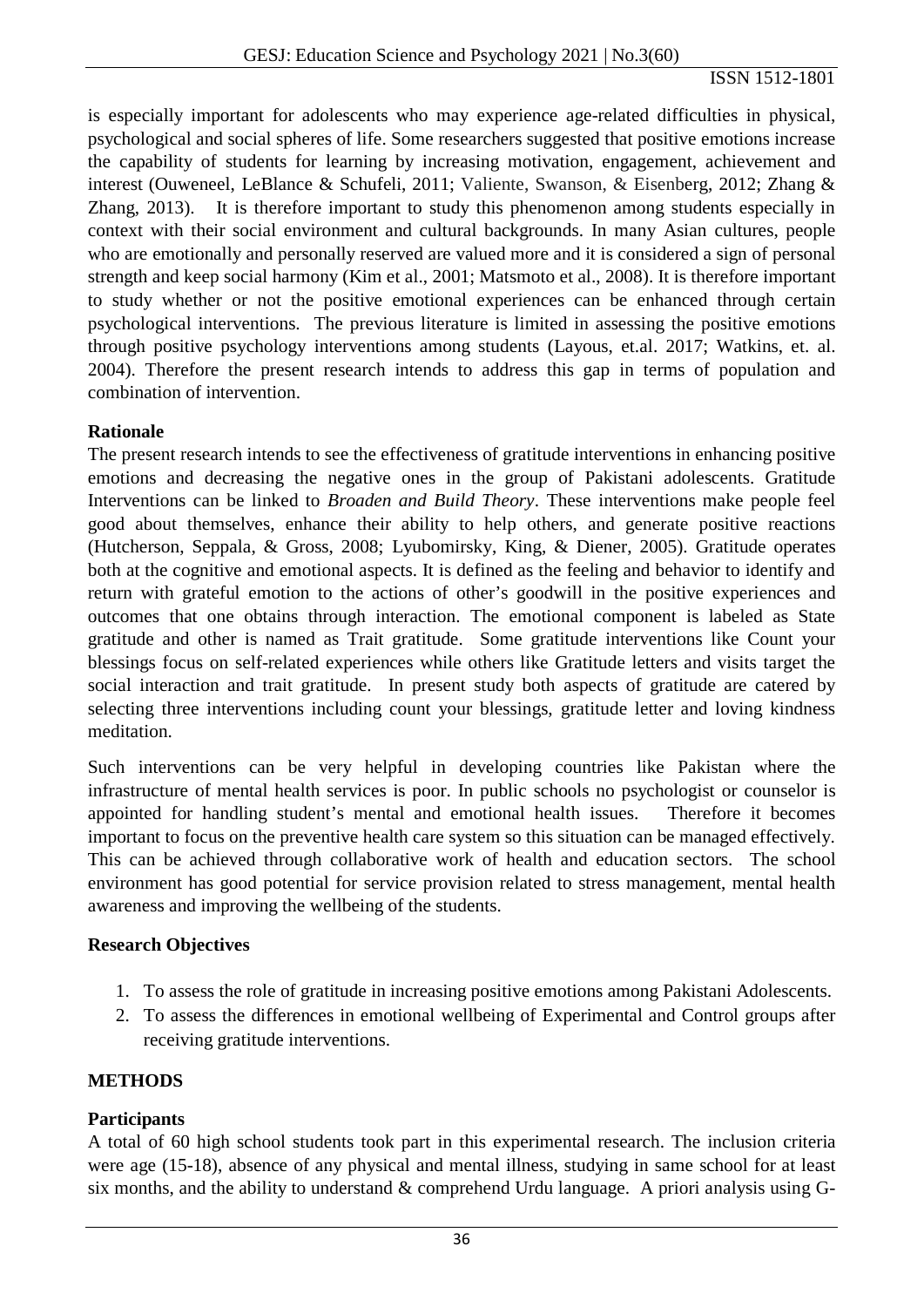power Software was used to determine sample size (Faul et al., 2007). Participants were randomly assigned into control and experimental groups. Initially 102 students were contacted, which later decreased to 60 after excluding cases on the basis of age, absence for more than one week during intervention phase, failure to get parental consent, incomplete questionnaires and activities. Pre and post tests were carried out with a difference of four weeks. Both groups were assessed at same time but in different classrooms. This process is explained in Annexure B

All of the participants were students of  $10<sup>th</sup>$  grade from two government (gender segregated) schools of Rawalpindi city, Pakistan. Gratitude interventions were carried out in group setting (18- 20 students per group) during the school timing & premises. Mean age of respondents was 16 years with 31 in experimental group and 29 in control group. There were 55% of girls and 45% of boys in both groups with 98% Muslim students and being middle child (45%). For family related variables all except one participant were living with both parents, high school completion was the most frequently reported education category for both parents. In terms of employment, 94% of mothers were homemakers and 96% of fathers were employed in different blue collar jobs and small business.

### **Instruments**

This research is part of large study which analyzed effectiveness of gratitude interventions on emotional wellbeing, academic stress and social interaction. In this article one aspect of the research has been discussed. The instruments stated in the current article are demographic sheet, Urdu versions of modified Differential Emotions Scale, Gratitude Adjective Checklist and Gratitude Questionnaire-6. The details of instruments are as follows.

## **a. Demographic Sheet**

A demographic sheet prepared in Urdu language and consisted of socio demographic variables including participant's name (optional), age, gender, religion, school name, what grade is he/she studying in, mother tongue, ethnicity, number of siblings, birth order, family system, mother's education, father's education, whether his/her father and mother are alive, and parent's occupation.

# **b. Modified Differential Emotions Scale, (mDES)**

Modified Differential Emotions Scale is a reliable & valid instrument to assess positive and negative emotions separately. It was modified by Barbara Fredrickson in 2009. This scale includes a wide variety of positive emotions like gratitude, love, awe which is lacking in the other measures such as PANAS by Watson et.al. (1999). It is a twenty (20) items instrument with Five (05) points likert scoring from "Not at all" to "Extremely". Overall positive and negative emotions ratio can also be created by computing the mean of 10 positive emotions divided by mean of 10 negative emotions. The scale is suitable to be used with adolescents. The Urdu version has been used in present research which was previously translated & adapted by Sahar & Muzaffar (2017) and found to be suitable for Pakistani students. The cronbach alpha was .73 for negative emotions and .70 for positive emotions in current research.

# **c. Gratitude Adjectives Checklist (***GAC***)**

This brief, reliable and valid instrument measures State gratitude efficiently (McCullough et.al. 2002). The three items gratefulness, thankfulness, and appreciativeness are scored on five points scoring from Not at all (01) to Extremely (05). This one-dimensional measure considers the affect component of gratitude, which is defined as the emotional experience of the individual (Froh, Sefick, & Emmons, 2008). In present research, this instrument has been translated into Urdu after securing permission from the author and followed World Health Organization guidelines for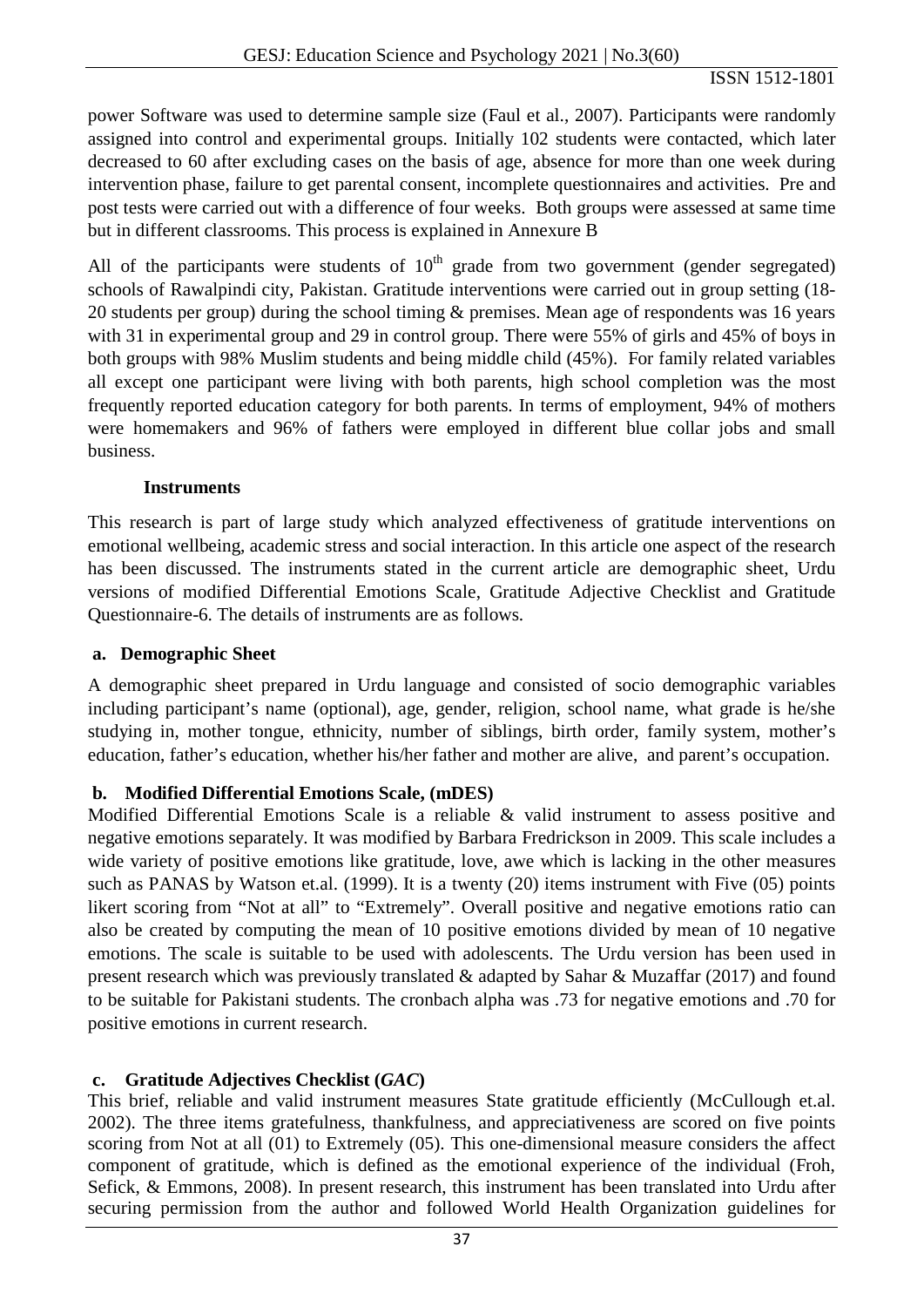translation and adaptation (WHO, 2016). The reliability value was found to be satisfactory for this translation ( $\alpha = .74$ ).

# **d. Gratitude Questionnaire – (***GQ-6***)**

Gratitude Questionnaire-6 is the most commonly used reliable and valid instrument for assessing gratitude as personal characteristic and grateful disposition (McCullough et al., 2002). It is defined as feeling and behavior to identify and return with grateful emotion to the actions of other's goodwill in the positive experiences and outcomes that one obtains. The questionnaire has seven points scoring from Strongly Agree (07) to Strongly Disagree (01), in which items 03 & 06 are reverse scored. The scale has been translated and validated into Urdu in current project.

### **e. Gratitude Interventions Protocol**

For the present research, three gratitude interventions including Count your blessings (Sheldon & Lyubomirsky, 2006), Gratitude Letters (Seligman, et.al. 2005) and Loving Kindness Meditation (Baer, 2003) were modified and adapted for school related experiences. The self-reflective and interactive components of interventions are catered through these exercises. Furthermore the past researches with adolescents and young adults have applied these activities separately and found to be useful (Froh et al., 2009; Sheldon & Lyubomirsky, 2006).

In first exercise participants were instructed to identify & write about three good things related to school life, friends, studies and teachers on daily basis for next three weeks. They were encouraged to complete this record before going to bed or early in the morning after school assembly. Researcher contacted them for four times per week & collected this record for each individual. By the end of week two, reflection upon this particular exercise was obtained through some open ended questions. The second exercise was writing gratitude letter, in which participants were asked to write a gratitude letter to a teacher, mentor or coach who has played significant role in his/her life. This letter was later typed by the researcher with omitting personal details of student and handed over to that particular teacher indirectly. This was done to avoid any biasness for their future interaction. After week three reflections on this exercise was collected. The third exercise was LKM in which relaxation and imagery was used. Researcher herself conducted this. The instructions focused on thinking about a close friend/ classmate/teacher during LKM. By end of activity the reflection was conducted. A total of nine sessions were carried out with 1-4 exercises in different sessions. The interrater reliability has been established for finalization of these activities with the help of two psychologists who were serving as the academicians and clinicians. Further details about this modification can be provided later based upon request.

# **Procedure**

In the first phase of this research, two scales, GQ-6 and GAC were translated. After that experiment has been conducted with students from two public schools of Rawalpindi city, Pakistan. Participants were randomly assigned into control and experimental groups. The process has been explained in the following figure. The gratitude interventions (stated above) were carried out for four weeks with experimental group. After that debriefing was carried out and interventions were repeated with control group so compensatory rivalry would not occur. At the end of research, appreciation certificates were presented to the participants. Ethical approval, administrative approval, parental consent and participant assent were secured before conducting the experiment (Ref: UM. TNC2/UMREC-621).

Table 2.1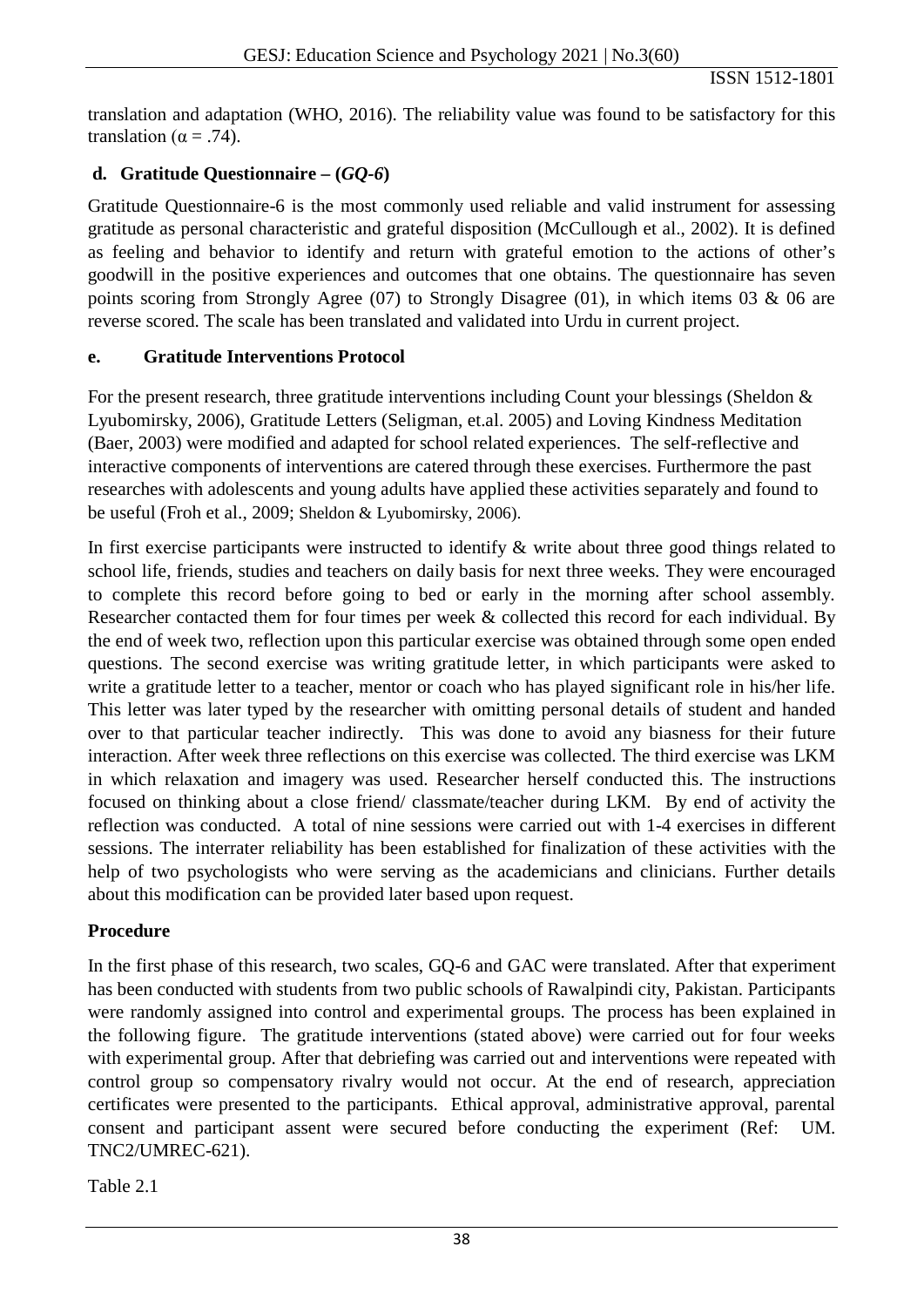|             | R                   | $\mathbf{O}_1$ | $\overline{\mathbf{X}}$    | $\mathbf{O}_2$ |
|-------------|---------------------|----------------|----------------------------|----------------|
|             | Random              | Pre test       | <b>Treatment</b>           | Post test      |
|             | assignment of 31    | Gratitude $\&$ | <b>Combined Gratitude</b>  | Gratitude&     |
|             | students in         | Emotional      | interventions including    | Emotional      |
|             | Experimental group  | Experiences    | Count your blessings,      | Experiences    |
| 60          |                     |                | Gratitude Letter and       |                |
| Adolescents |                     |                | Loving kindness meditation |                |
|             |                     |                |                            |                |
|             | R                   | $\mathbf{O}_1$ |                            | $\mathbf{O}_2$ |
|             | Random              | Pre test       |                            | Post test      |
|             | assignment of 29    | Gratitude $\&$ | No treatment               | Gratitude &    |
|             | students in Control | Emotional      |                            | Emotional      |
|             | group               | Experiences    |                            | Experiences    |

*Participants Allocation into Experimental & Control Groups*

### **Results**

In order to assess the role of gratitude interventions in emotional well-being, statistical analysis through SPSS (version 22) has been carried out. Cross tabulation, and regression analysis have been carried out.

### Table 3.1

*Cross Tabulation for Level of Positive Emotions (N=60)*

|                             |              | Experimental<br>$Group(n=31)$<br>$f(\%)$ |           |           | Control Group<br>$(n=29)$<br>$f(\%)$ |            |
|-----------------------------|--------------|------------------------------------------|-----------|-----------|--------------------------------------|------------|
|                             |              | Pretest                                  | Posttest  | Pretest   | Posttest                             |            |
| Level of                    | Low $(23<)$  | 13(41.93)                                | 08(25.81) | 13(44.82) | 18(62.07)                            |            |
| Positive<br><b>Emotions</b> | Medium       | 02(6.45)                                 | 04(12.90) | 04(13.79) | 04(13.79)                            | 0.60(.74), |
|                             | $(24-25)$    |                                          |           |           |                                      |            |
|                             | High $(>25)$ | 14(45.16)                                | 19(61.29) | 14(48.27) | 07(24.14)                            | 9.33(.01)  |

*Based on Galanakis (2016) validation study*

The table above represents the frequency  $\&$  percentage values for positive emotions in experimental and control groups at pretest and posttest levels. The results suggest decrease in the first category of positive emotions for experimental group from time one(42%) to time two (26%), whereas for control group an increase has been observed for this particular category  $(T_1=45\% - T_2=62\%)$ . Majority of participants from experimental group (61.29%) reported high level of positive emotional experiences in comparison of control group (24.14%). It is also important to note that in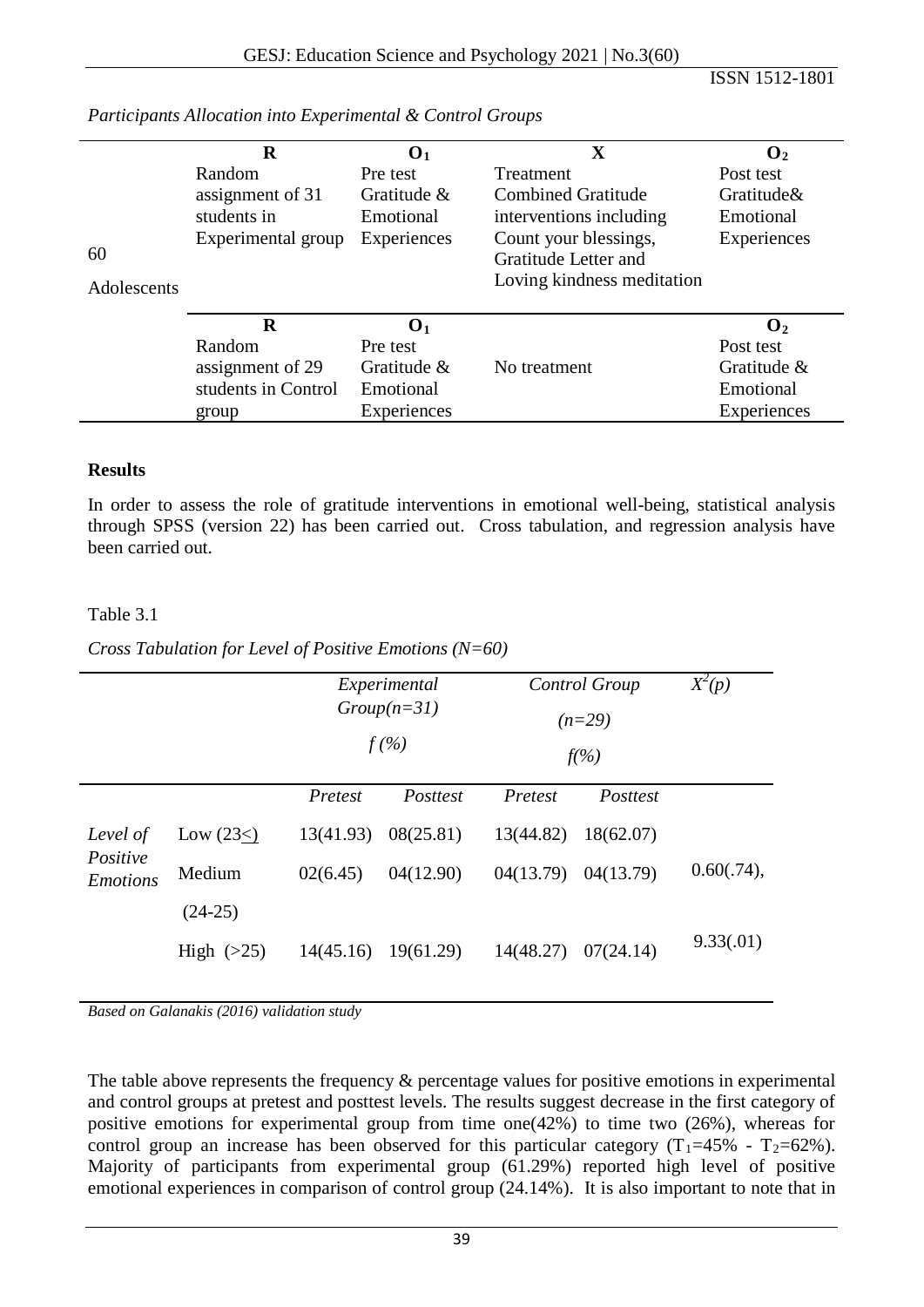the pre-test the number of participants experiencing high level of positive emotions were equal but it changed in the post-test. The value of chi-square for posttest is also significant in comparison to pretest where both groups statistically did not differ. This also signifies the importance of random selection and use of gratitude interventions.

Table 3.2

|  | Pretest & Posttest comparison for Positive Emotions ( $N=60$ ) |  |  |
|--|----------------------------------------------------------------|--|--|

| <b>Positive Emotions</b> | Test     | Experimental |           | Control |           |
|--------------------------|----------|--------------|-----------|---------|-----------|
|                          |          | Mean         | <b>SD</b> | Mean    | <b>SD</b> |
| Amusement                | Pretest  | 1.86         | 1.51      | 2.24    | 1.62      |
|                          | Posttest | 2.53         | 1.43      | 2.76    | 1.24      |
| Awe                      | Pretest  | 1.33         | 1.35      | 1.41    | 1.50      |
|                          | Posttest | 1.33         | 1.05      | 1.27    | 1.41      |
| Contentment/ Serenity    | Pretest  | 2.57         | 1.36      | 2.35    | 1.53      |
|                          | Posttest | 2.63         | 1.30      | 2.49    | 1.54      |
| Happiness/Joy            | Pretest  | 2.71         | 1.29      | 2.43    | 1.54      |
|                          | Posttest | 2.49         | 1.24      | 2.50    | 1.24      |
| Gratitude                | Pretest  | 3.02         | 1.93      | 2.67    | 1.51      |
|                          | Posttest | 2.88         | 1.21      | 2.63    | 1.44      |
| Hope                     | Pretest  | 2.53         | 1.38      | 2.53    | 1.50      |
|                          | Posttest | 2.45         | 1.32      | 2.27    | 1.37      |
| Inspiration              | Pretest  | 2.98         | 1.12      | 2.16    | 1.36      |
|                          | Posttest | 2.55         | 1.22      | 2.47    | 1.26      |
| Interest                 | Pretest  | 2.69         | 1.36      | 2.14    | 1.44      |
|                          | Posttest | 2.47         | 1.22      | 2.04    | 1.60      |
| Love                     | Pretest  | 3.00         | 1.36      | 2.65    | 1.48      |
|                          | Posttest | 2.76         | 1.24      | 2.69    | 1.44      |
| Pride                    | Pretest  | 2.69         | 1.35      | 2.65    | 1.21      |
|                          | Posttest | 2.86         | 1.02      | 2.47    | 1.26      |

The mean scores for majority of positive emotions are above 2.5 indicating presence of more positive emotional experiences by the adolescents. For experimental group the mean value increased for amusement, serenity and pride from pretest to posttest (1.86-2.53, 2.57-2.63, & 2.69- 2.86). Amusement is linked to social bond, thus by practicing gratitude interventions like writing a gratitude letter and LKM strengthen this resource and the social bond as a resource strengthened.

Table 3.3

#### *Pretest and Posttest Comparison for Negative Emotions (N=60)*

| Negat.<br>1 V.A<br>nons<br>- 1111<br>. | est <sup>-</sup> |  |
|----------------------------------------|------------------|--|
|                                        |                  |  |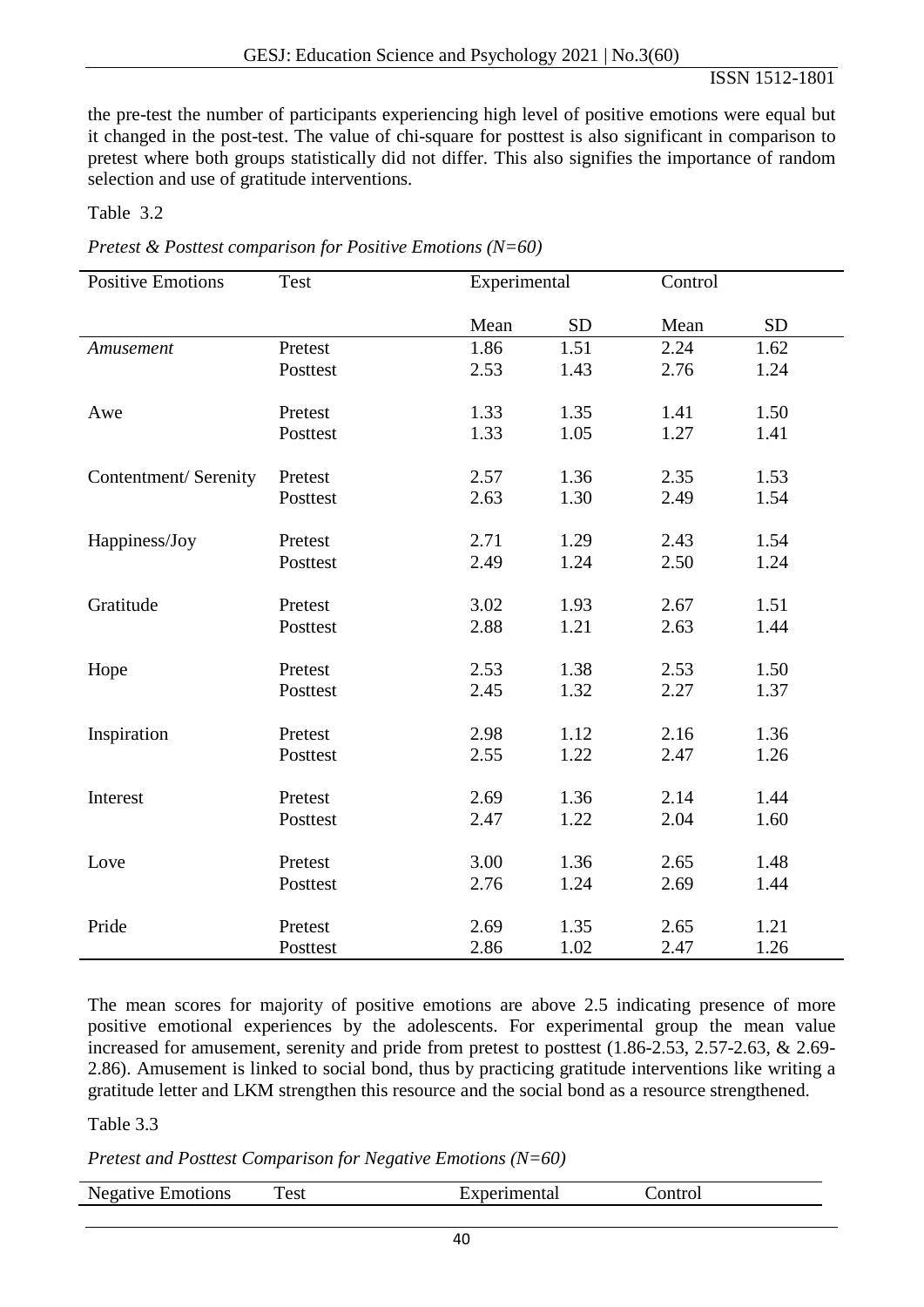| GESJ: Education Science and Psychology 2021   No.3(60) |  |  |  |
|--------------------------------------------------------|--|--|--|
|--------------------------------------------------------|--|--|--|

|                |          | Mean | SD   | Mean | SD   |
|----------------|----------|------|------|------|------|
| Anger          | Pretest  | 1.51 | 1.51 | 2.08 | 1.44 |
|                | Posttest | 1.61 | 1.54 | 1.61 | 1.39 |
| <b>Shame</b>   | Pretest  | 0.98 | 1.33 | 0.86 | 1.44 |
|                | Posttest | 0.65 | 1.09 | 0.90 | 1.30 |
| Fear           | Pretest  | 1.02 | 1.51 | 0.98 | 1.30 |
|                | Posttest | 0.73 | 1.04 | 1.37 | 1.57 |
| Disgust        | Pretest  | 1.20 | 1.23 | 1.31 | 1.33 |
|                | Posttest | 1.08 | 1.28 | 1.20 | 1.31 |
| Embarrassment  | Pretest  | 0.69 | 1.07 | 0.96 | 1.26 |
|                | Posttest | 0.80 | 1.20 | 0.76 | 1.23 |
| Guilt          | Pretest  | 0.69 | 1.03 | 1.20 | 1.55 |
|                | Posttest | 0.76 | 1.05 | 0.96 | 1.16 |
| <b>Sadness</b> | Pretest  | 1.65 | 1.47 | 1.69 | 1.54 |
|                | Posttest | 1.45 | 1.42 | 1.65 | 1.48 |
| Scornful       | Pretest  | 0.86 | 1.31 | 1.27 | 1.63 |
|                | Posttest | 0.43 | 0.78 | 0.86 | 1.11 |
| Hate           | Pretest  | 0.92 | 1.29 | 0.76 | 1.05 |
|                | Posttest | 0.98 | 1.36 | 0.98 | 1.32 |
| <b>Stress</b>  | Pretest  | 1.37 | 1.33 | 1.59 | 1.60 |
|                | Posttest | 1.10 | 1.27 | 1.78 | 1.42 |

Table 3.3 showed that *Sadness* has the highest mean value in comparison to other emotions  $(T_{1=}1.69, T_{2=}1.47)$  for experimental group and anger for control group  $(T_{1=}2.08, T_{2=}1.61)$ . For scores of *Stress*, it is interesting to note that scores from pretest decreased in posttest whereas the Stress scores for control group increased at second level.

Table 3.4

*Linear Regression Analysis of Gratitude predicting Positive Emotions (N=60)* 

| Variables              | B      | S.E | β    | 95%CI            |
|------------------------|--------|-----|------|------------------|
| <b>State Gratitude</b> | $.93*$ | .44 | .344 | $[0.02 - 1.83]$  |
| <b>Trait Gratitude</b> | $.44*$ | .21 | .337 | $[.002 - 0.879]$ |
| $R^2$                  | .26    |     |      |                  |
| $\mathbf F$            | 4.94** |     |      |                  |
| $\Delta R^2$           | .26    |     |      |                  |
| $\Delta F$             | 4.93   |     |      |                  |
| **p < 0.01, *p<0.05    |        |     |      |                  |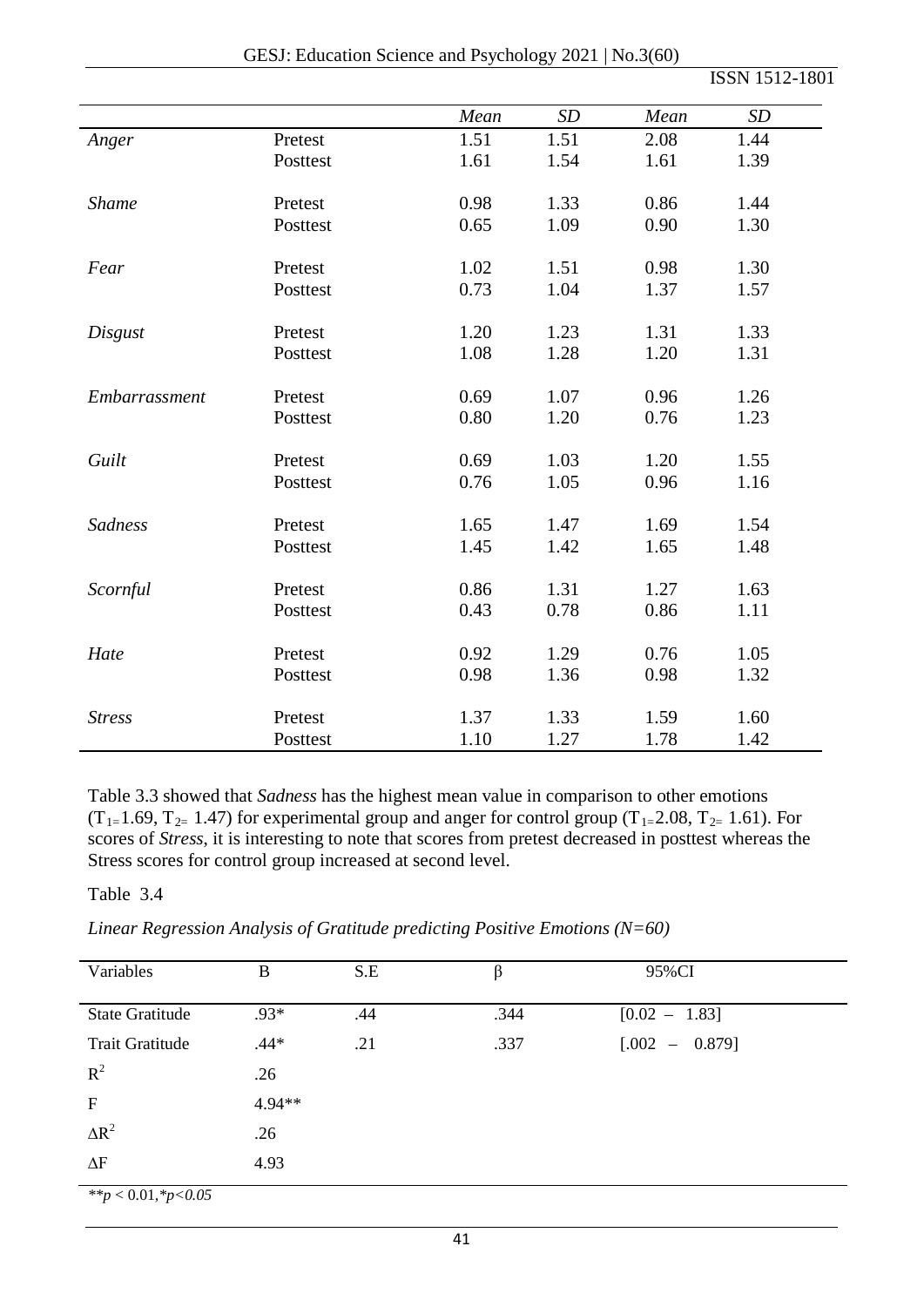The values in the above table show that both state and trait gratitude are contributing a significant change in the outcome variable (positive emotions). This is demonstrated by the value of  $\mathbb{R}^2$  which is .26 which means that gratitude can account for 26% of variation in positive emotions. This means that 74% of the variation in positive emotions cannot be explained by gratitude alone. F value is 4.94  $\&$  significant at p<.01 therefore it can be concluded that this regression model results in significantly better prediction of positive emotions. State Gratitude ( $\beta$ =.34, *p* < 0.01) and Trait Gratitude ( $\beta = 337$ ,  $p < 0.01$ ) are significantly positive predictors of positive emotions; which means that state gratitude is causing 34% change and Trait Gratitude is causing 33% change in positive emotions. In order to control the effect of pretest, ANCOVA boy controlling pretest scores was also conducted.

A one-way ANCOVA was carried out to see statistical significant differences between experimental and control groups positive emotions at posttest level after controlling scores on pretest. Table 5 shows a significant effect of modified gratitude interventions on positive emotions after controlling pretest scores, F (2, 57) = 10.98, p=.002. The effect size is between medium to large (partial  $\eta$ 2= .16). These results suggest significant main effect of gratitude interventions on positive emotions.

Table 3.5

|  |  |  |  | Unadjusted and Covariate Adjusted Descriptive Statistics for Positive Emotions |
|--|--|--|--|--------------------------------------------------------------------------------|
|--|--|--|--|--------------------------------------------------------------------------------|

| Treatment             | <b>Before Treatment</b> |         | <b>After Treatment</b> |         | After Treatment |         |
|-----------------------|-------------------------|---------|------------------------|---------|-----------------|---------|
|                       |                         |         | (Unadjusted)           |         | (Adjusted)      |         |
|                       | Mean                    | SE mean | Mean                   | SE mean | Mean            | SE mean |
| Experimental $(n=31)$ | 24.51                   | 1.00    | 26.32                  | 1.01    | 25.79           | 1.23    |
| Control $(n=29)$      | 23.52                   | 1.34    | 19.31                  | 1.64    | 19.88           | 1.27    |

Table 3.6

*Analysis of Covariance for Positive Emotions for Treatment by Pretreatment Positive Emotions as Covariate*

| Soruce                |                                          | SS      | df | MS     | F     |      | $\eta$ 2 |  |  |
|-----------------------|------------------------------------------|---------|----|--------|-------|------|----------|--|--|
| Positive              | Emotions                                 | 681.67  |    | 681.67 | 14.68 | .000 | 21       |  |  |
| before                |                                          |         |    |        |       |      |          |  |  |
| treatment (Covariate) |                                          |         |    |        |       |      |          |  |  |
| Treatment             |                                          | 509.63  |    | 506.63 | 10.98 | .002 | .16      |  |  |
| Error                 |                                          | 2645.31 | 57 | 46.41  |       |      |          |  |  |
|                       | R-Squared= .35 (Adjusted R Square = .33) |         |    |        |       |      |          |  |  |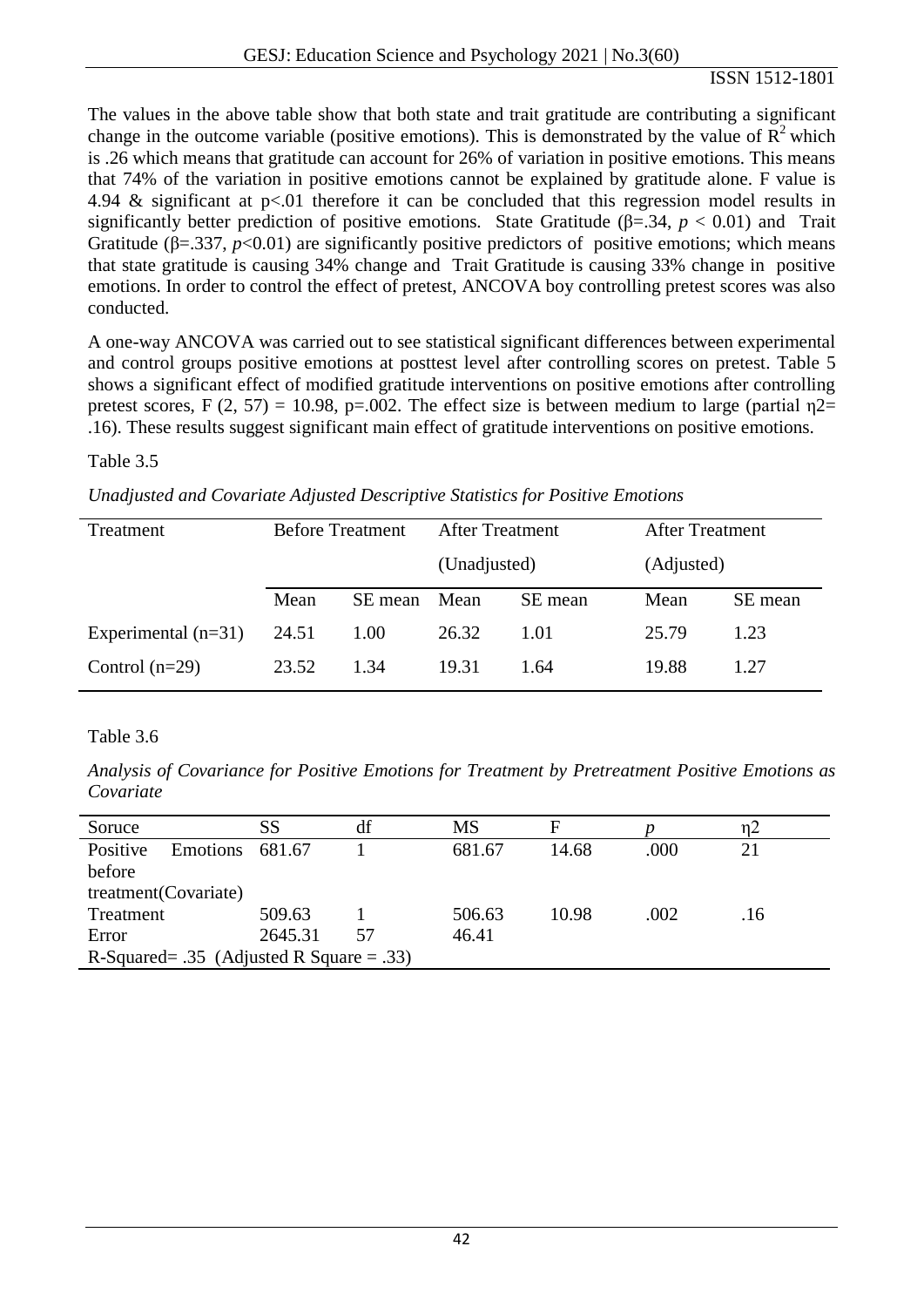



The above figures present the mean scores differences in experimental and control groups at pretest and posttest levels. For experimental group there is significant increase for positive emotions and decrease in negative emotions, whereas for control group the results are reverse. The positive emotional experiences have decrease from pretest to posttest and negative emotional experiences have increased. This signifies the importance of gratitude interventions in increasing the well-being of the individual.

#### **Discussion**

The present research has been carried out to see the impact of gratitude interventions on emotional well-being of high school students. Through the experimental research, it was found that gratitude interventions are effective in reducing negative emotions and enhancing positive ones among 60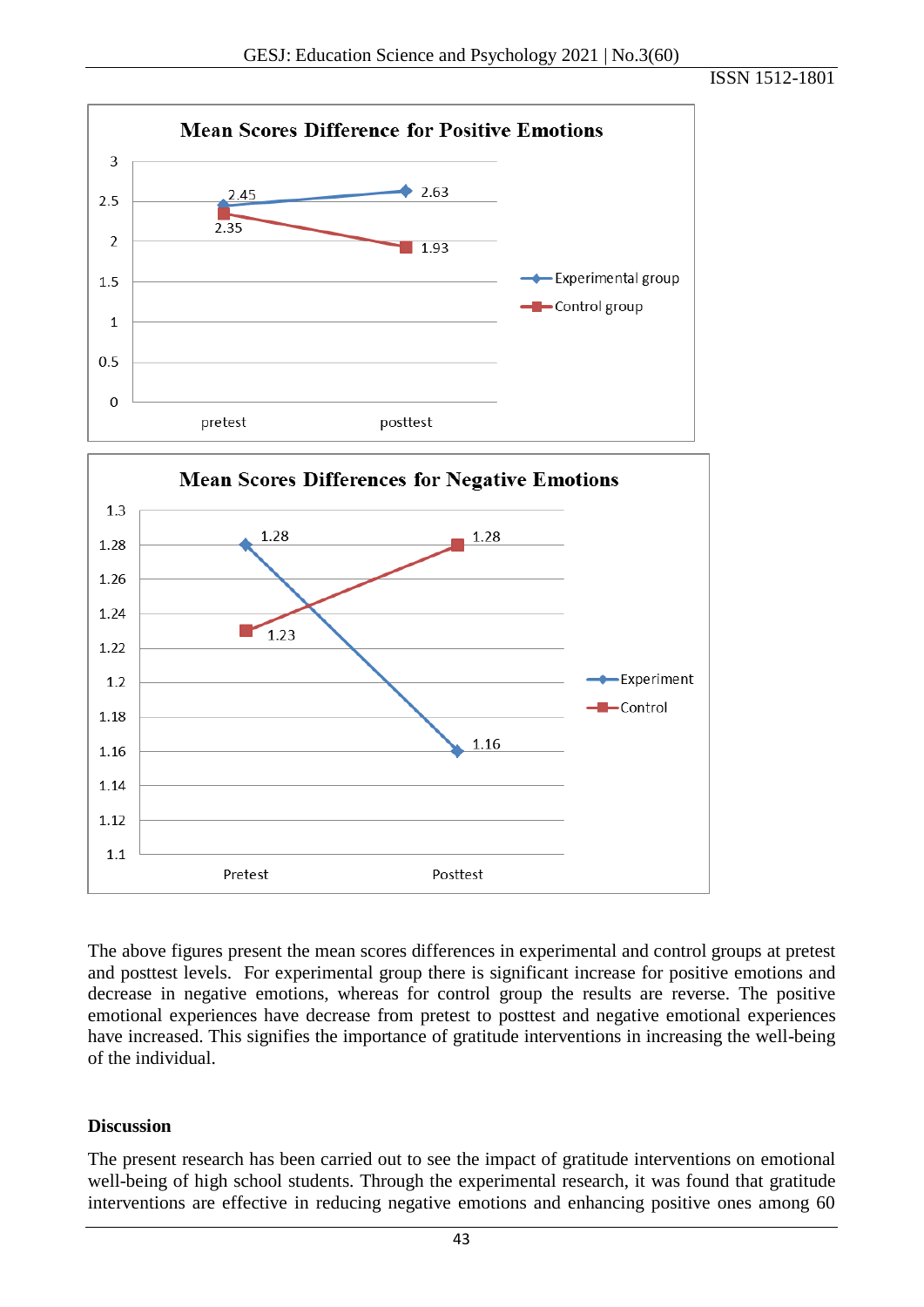adolescents from Rawalpindi city. The demographic characteristics show that majority of participants were middle child with 4-6 siblings (48%). In terms of parental education and employment status, difference between mothers and fathers were observed. Ninety five percent of mothers were housewives and 60% have either not received education or just up to primary level. These demographic characteristics are in accordance to country profile (Pakistan Bureau of Statistics, 2018).

The first table presents the cross tabulation values for positive emotions. Significant change has been observed at posttest, thus reporting differences in experimental and control groups. These results can be supported by previous researches (Fredrickson, 2013; Lambert, et.al*.* 2012; Lyubomirsky & Layous, 2013). This has further been supported by ANCOVA results which showed increase in positive emotions for experimental group (Table 3.5). It is promising for developing country like Pakistan. Gratitude interventions like writing gratitude letter, keeping gratitude journal and grateful meditation can be helpful in improving the emotional wellbeing of the individual, since they focus on social, cognitive and emotional domains of life. The Broaden and Build theory sums up this interaction in a good way by stating that the experience of positive emotions leads to resource building and interconnectedness. These resources later expand cognitive processes especially problem solving. Once the individual learns to handle his/her problems, he/she feels happier, joyful, grateful, and contribute to wellbeing of individual. The three higher reported emotions were gratitude, love and happiness.

Table 3.4 presents the results of regression analysis of state and trait gratitude for positive emotional experiences. The model fit for gratitude suggesting 26% change in positive emotions. Both the state and trait gratitude increased by gratitude interventions, which later contribute to the positive emotional experiences of the individual. Some previous studies have also suggested significance of gratitude in humility (Kruse, et.al.2014), life satisfaction (Lambert, 2009) and happiness (Watkins, Woodward, Stone, & Kolts, 2003) as predictive variable. The present research not only assessed the role of gratitude as covariate but also measured influence of gratitude activities on emotional experiences. The figure one shows mean scores differences in positive emotions and figure two represents negative emotions differences. Decreased mean scores of negative emotions reflect that participants in experimental group benefited from the interventions. It is also interesting to note that negative emotions increased for control group, although both groups were similar at pretest level. Therefore this research signifies the importance of using positive psychology interventions for high school students.

# **Conclusion**

In conclusion, this research signifies the use of gratitude interventions for reducing negative emotions and enhancing well-being. Gratitude works on cognitive, emotional and social aspects of well-being. Introducing these interventions at early stage of life helps in resource building, social connectedness and boosting the cognitive experiences. This notion can be connected with the *Upward Spiral* of Broaden and Build theory which suggest that exercising such practices(gratitude interventions) enhance resources(social connectedness) which later expand cognitive processes(problem solving skills). The other important contributions of this research are in terms of sample selection (data from developing country) and modification in gratitude interventions (school based interventions).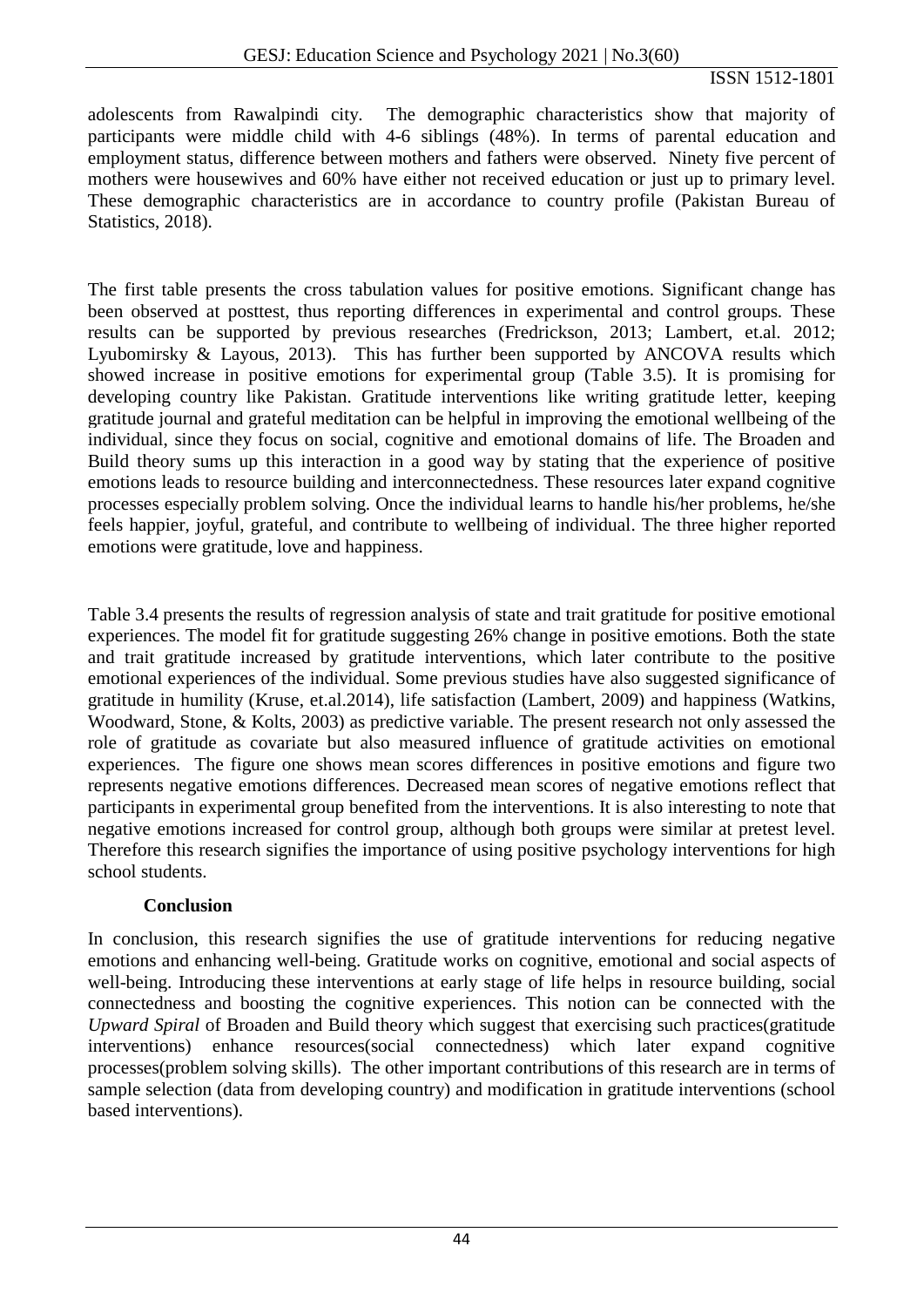### **Limitations and Suggestions**

The limitations of present research include small sample size, no follow ups and data collection from two schools only. For future, longitudinal research, inclusion of personality characteristics and use of gratitude interventions in mixed groups of teachers, parents and students are suggested.

#### **Acknowledgements**

The research team would like to acknowledge the participants who took part in the experimental research. The gratitude is also extended to the schools management, district education officer and management of University of Malaya for their administrative support. The present research has been carried out as part of PhD dissertation carried out for degree requirements.

#### **Declaration of Conflicting Interests**

The author(s) declared no potential conflicts of interest with respect to the research, authorship, and/or publication of this article.

#### **Funding**

The current research is carried out as part of PhD Dissertation and is self-funded.

#### *Annexure A*

| Sr.<br>No.              | <b>Variables</b>       |    | <b>Categories</b> | Experimental<br>$Group(n=31)$ | <b>Control</b><br><b>Group</b><br>$(n=29)$ | <b>Mean</b><br>$\pm SD$ | $\chi^2$ / $F(p)$ |
|-------------------------|------------------------|----|-------------------|-------------------------------|--------------------------------------------|-------------------------|-------------------|
|                         |                        |    |                   | Frequency (%)                 | <b>Frequency</b><br>(%)                    |                         |                   |
| $\mathbf{1}$            | $\mathbf{AGE}$         |    | 15 years          | 09(29)                        | 07(24.1)                                   | $16 + 0.86$             | 1.22(.88)         |
|                         |                        |    | 16 years          | 15(48.4)                      | 14(48.3)                                   |                         |                   |
|                         |                        |    | 17 years          | 05(16.1)                      | 05(17.2)                                   | $16.17+$                |                   |
|                         |                        |    | 18 years          | 02(6.5)                       | 03(10.3)                                   | 1.00                    |                   |
|                         |                        |    |                   |                               |                                            |                         |                   |
| $\boldsymbol{2}$        | <b>GENDER</b>          |    | <b>Boys</b>       | 13(41.9)                      | 14(48.3)                                   |                         | .24(.62)          |
|                         |                        |    | Girls             | 18(58.1)                      | 15(51.7)                                   |                         |                   |
| $\mathbf{3}$            | <b>EDUCATION GRADE</b> |    | $10^{\text{th}}$  | 31(100)                       | 29(100)                                    |                         | n.a               |
| $\overline{\mathbf{4}}$ | <b>RELIGION</b>        |    | Muslim            | 30(96.8)                      | 28(96.6)                                   |                         | .002(.96)         |
|                         |                        |    | Non-Muslim        | 01(3.2)                       | 01(3.4)                                    |                         |                   |
| 5                       | <b>NUMBER</b>          | OF | $1 - 3$           | 09(29.0)                      | 11(37.9)                                   |                         | 2.28(.52)         |
|                         | <b>SIBLINGS</b>        |    | $4 - 6$           | 15(48.4)                      | 14(48.3)                                   |                         |                   |
|                         |                        |    | $7-9$             | 05(16.1)                      | 04(13.8)                                   |                         |                   |
|                         |                        |    | > 9               | 02(6.5)                       | 00(00)                                     |                         |                   |
| 6                       | <b>BIRTH ORDER</b>     |    | Eldest            | 06(19.4)                      | 12(41.4)                                   |                         | 3.94(.14)         |
|                         |                        |    | Middle            | 15(48.4)                      | 12(41.4)                                   |                         |                   |
|                         |                        |    | youngest          | 10(32.3)                      | 05(17.2)                                   |                         |                   |
| $\overline{7}$          | MOTHERS'               |    | No education      | 10(32.3)                      | 06(20.7)                                   |                         | 2.94(.40)         |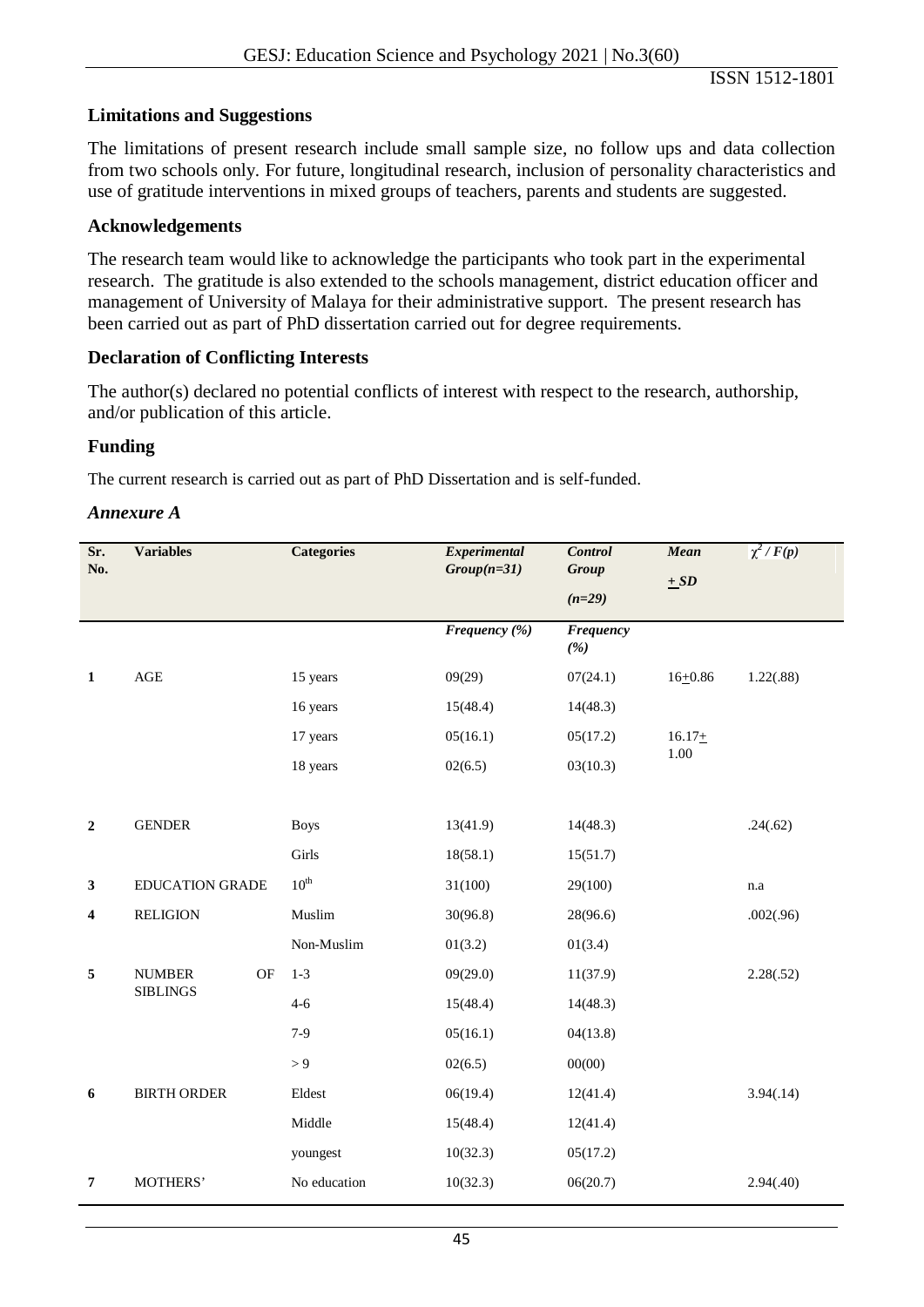|                  |                                                |                     |          |          | ISSN 1512-1801 |
|------------------|------------------------------------------------|---------------------|----------|----------|----------------|
|                  | <b>EDUCATION</b>                               | Up to grade 5       | 06(19.4) | 06(20.7) |                |
|                  |                                                | High school         | 07(22.6) | 12(41.4) |                |
|                  |                                                | Above high school   | 08(25.8) | 05(17.2) |                |
| $\bf 8$          | <b>FATHERS'</b><br><b>EDUCATION</b>            | No education        | 09(29.0) | 08(27.6) | .61(.89)       |
|                  |                                                | Up to grade 5       | 04(12.9) | 05(17.2) |                |
|                  |                                                | High school         | 12(38.7) | 09(31.0) |                |
|                  |                                                | Above high school   | 06(19.4) | 07(24.1) |                |
| $\boldsymbol{9}$ | <b>LIVING</b><br><b>WITH</b><br><b>PARENTS</b> | <b>Both Parents</b> | 31(100)  | 29(100)  | n.a            |
| 10               | <b>BOTH</b><br><b>PARENTS</b><br><b>ALIVE</b>  | Yes                 | 31 (100) | 29(100)  | n.a            |
|                  |                                                | No                  | 00(00)   | 00(00)   |                |
| 11               | <b>MOTHER</b><br><b>WORK</b><br><b>STATUS</b>  | Housewife           | 30(96.8) | 27(93.1) | .42(.51)       |
|                  |                                                | working             | 01(3.2)  | 02(6.9)  |                |
| 12               | <b>WORK</b><br><b>FATHER</b><br><b>STATUS</b>  | Working             | 30(96.8) | 29(100)  | .95(.33)       |
|                  |                                                | Not working         | 01(3.2)  | 00(00)   |                |
| 13               | <b>ETHNICITY</b>                               | Punjabi             | 03(9.7)  | 05(17.2) | 1.46(.48)      |
|                  |                                                | Pathan              | 06(19.4) | 03(10.3) |                |
|                  |                                                | Others              | 22(71.0) | 21(72.4) |                |
| 14               | MOTHER TONGUE                                  | Urdu                | 17(54.8) | 16(55.2) | 12.75(.013)    |
|                  |                                                | Punjabi             | 03(9.7)  | 11(37.9) |                |
|                  |                                                | Pashto              | 05(16.1) | 00(00)   |                |
|                  |                                                | Kashmiri            | 03(9.7)  | 00(00)   |                |
|                  |                                                | Others              | 03(9.7)  | 02(6.9)  |                |
|                  |                                                |                     |          |          |                |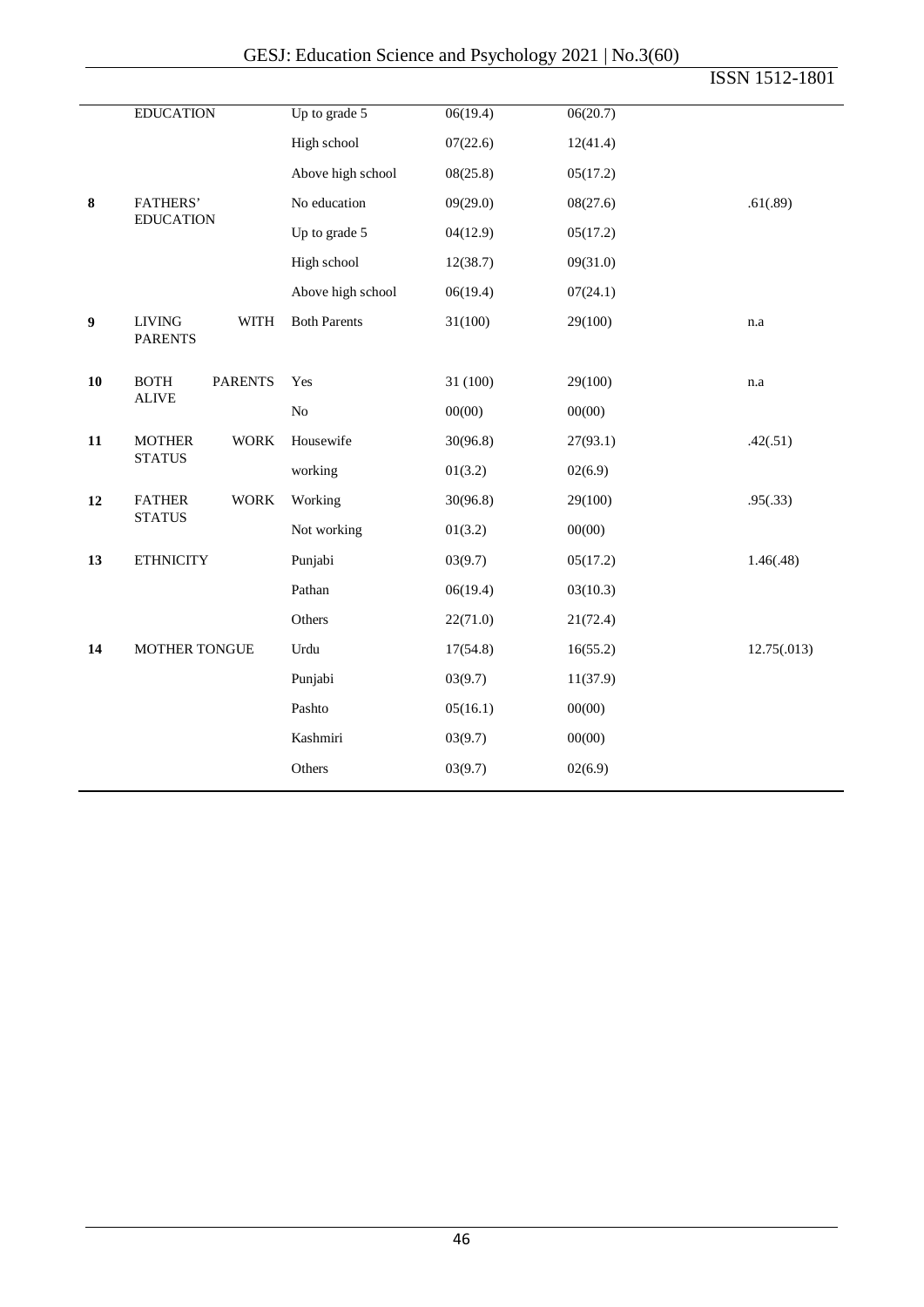## **Appendix B:** *Procedure of Data Collection*

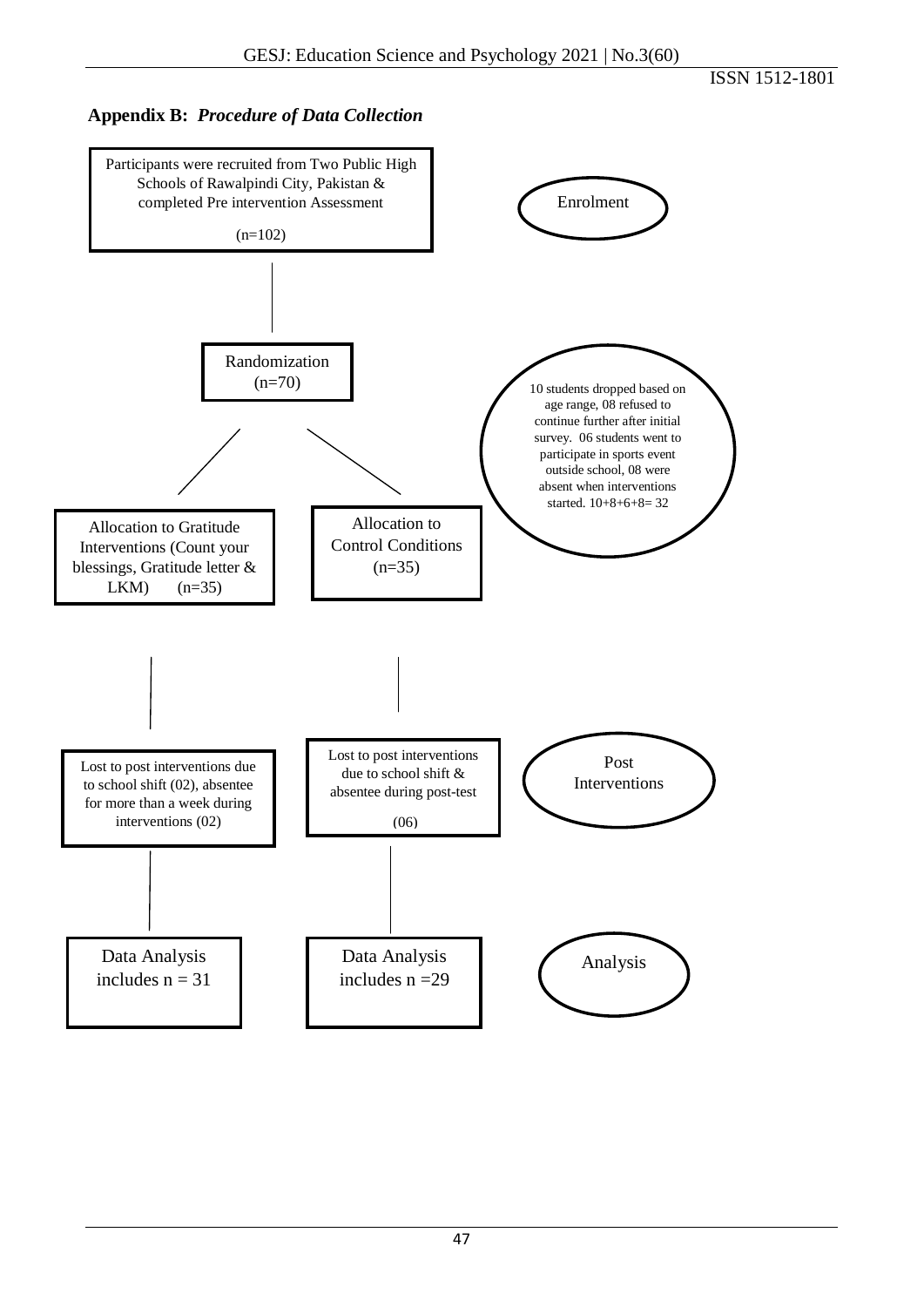#### References

- 1. Baer, R.A. 2003. Mindfulness Training as a Clinical Intervention: A Conceptual and Empirical Review. Clinical Psychology: Science and Practice, 10: 125-143. do[i:10.1093/clipsy.bpg015](https://doi.org/10.1093/clipsy.bpg015)
- 2. Curci, A. Lanciano,T. Soleti, E. and Rime, B.. Negative Emotional Experiences arouse Rumination and Affect Working Memory Capacity. *Emotion*. 2013. 13(5):867-80. doi: 10.1037/a0032492.
- *3.* Ellsworth, P.C. and Scherer, K.R. 2003. Appraisal Processes in Emotions. In Davidson, R.J., Scherer, K.R.& Goldsmith,H.(Eds) Handbook of Affective Sciences(pp 572-595). *New York Oxford University Press.*
- 4. Fredrickson, B. L. 2001. The role of positive emotions in positive psychology. The broaden and-build theory of positive emotions. *American Psychologist*, 56, 218-226. doi:10.1037/0003-066X.56.3.218.
- 5. Fredrickson, B. L. 2004. Gratitude, Like Other Positive Emotions, Broadens and Builds. In R. A. Emmons & M. E. McCullough (Eds.), Series in affective science. The psychology of gratitude (pp. 145-166). New York, NY, US: *Oxford University Press*. [doi:10.1093/acprof:oso/9780195150100.003.0008](https://psycnet.apa.org/doi/10.1093/acprof:oso/9780195150100.003.0008)
- *6.* Fredrickson, B. L. 2009. Positivity: Groundbreaking research reveals how to embrace the hidden strength of positive emotions, overcome negativity, and thrive. New York, NY, US: *Crown Publishers/Random House.*
- 7. Fredrickson, B.L. and Branigan. C.2001. Positive emotions. In: Mayne, T.J.,and Bonnano, G.A., editors. Emotion: Current issues and future directions. *Guilford Press; New York*: 2001. pp. 123–151.
- 8. Froh, J. J. Kashdan T. B. Ozimkowski K. M. and Miller N. 2009. Who benefits the most from a gratitude intervention in children and adolescents? Examining positive affect as a moderator. *The Journal of Positive Psychology*, 4(5), 408–422. [doi: 10.1080/17439760902992464](https://doi.org/10.1080/17439760902992464)
- 9. Froh, J. J. Sefick W. J. and Emmons R. A. 2008. Counting blessings in early adolescents: An experimental study of gratitude and subjective well-being. *Journal of School Psychology*, 46, 213−233. <https://doi.org/10.1016/j.jsp.2007.03.005>
- 10. Faul, F., Erdfelder, E., Lang, A.-G., & Buchner, A. (2007). G\*Power 3: A flexible statistical power analysis program for the social, behavioral, and biomedical sciences. *Behavior Research Methods*, *39*, 175-191
- 11. Hutcherson, C. A. Seppala E. M. and Gross J. J. 2008. Loving-kindness meditation increases social connectedness. *Emotion*, 8(5), 720–724. [doi: 10.1037/a0013237](https://psycnet.apa.org/doi/10.1037/a0013237)
- 12. Kim, B. S. K., Atkinson, R. D., & Umemoto, D. 2001. Asian cultural values and the counseling process: current knowledge and directions for future research. *The Counseling Psychologist, 29*, 342–352. [doi:](https://doi.org/10.1177%2F0011000001294006)  [10.1177/0011000001294006](https://doi.org/10.1177%2F0011000001294006)
- 13. Kruse, E. Chancellor, J. Ruberton, P. M. and Lyubomirsky, S. 2014. An Upward Spiral Between Gratitude and Humility. *Social Psychological and Personality Science*, 5(7), 805– 814. <https://doi.org/10.1177/1948550614534700>
- 14. Lambert, N.M. Fincham, F.D. and Stillman, T.F. 2012. Gratitude and Depressive Symptoms: The role of Positive Reframing Positive Emotion, *Cognition and Emotion*. 26(4), 615-633.doi: [10.1080/02699931.2011.595393](https://doi.org/10.1080/02699931.2011.595393)
- 15. Lambert, N.M. Fincham, F.D. Stillman, T.F. and Dean, L.R. 2009. More Gratitude, Less Materialism: The Mediating Role of Life Satisfaction, *The Journal of Positive Psychology*, 4(1), 32-42. doi: [10.1080/17439760802216311](https://doi.org/10.1080/17439760802216311)
- 16. Layous, K. Sweeny, K. Armenta, C. Na, S. Choi, I. and Lyubomirsky, S. 2017. The proximal experience of gratitude. *PLOS One*, 12(7), e0179123. doi.org/10.1371/journal.pone.0179123
- 17. Lyubomirsky,S. King, L. and Diener,E.2005 The Benefits of Frequent Positive Affect:Does Happiness lead to Success? *Psychological Bulletin,* 131(6), 803-85[5 https://doi.org/10.1037/0033-2909.131.6.803](https://psycnet.apa.org/doi/10.1037/0033-2909.131.6.803)
- 18. Matsumoto, D., Yoo, S.H., Fontaine, J., Anguas-Wong, A.M., Ariola, M., Ataca, B., Bond, M. H. et. al. (2008). Mapping expressive differences around the world: The relationship between emotional display rules and individualism v. collectivism. *Journal of Cross Cultural Psychology*, 39, 55-74